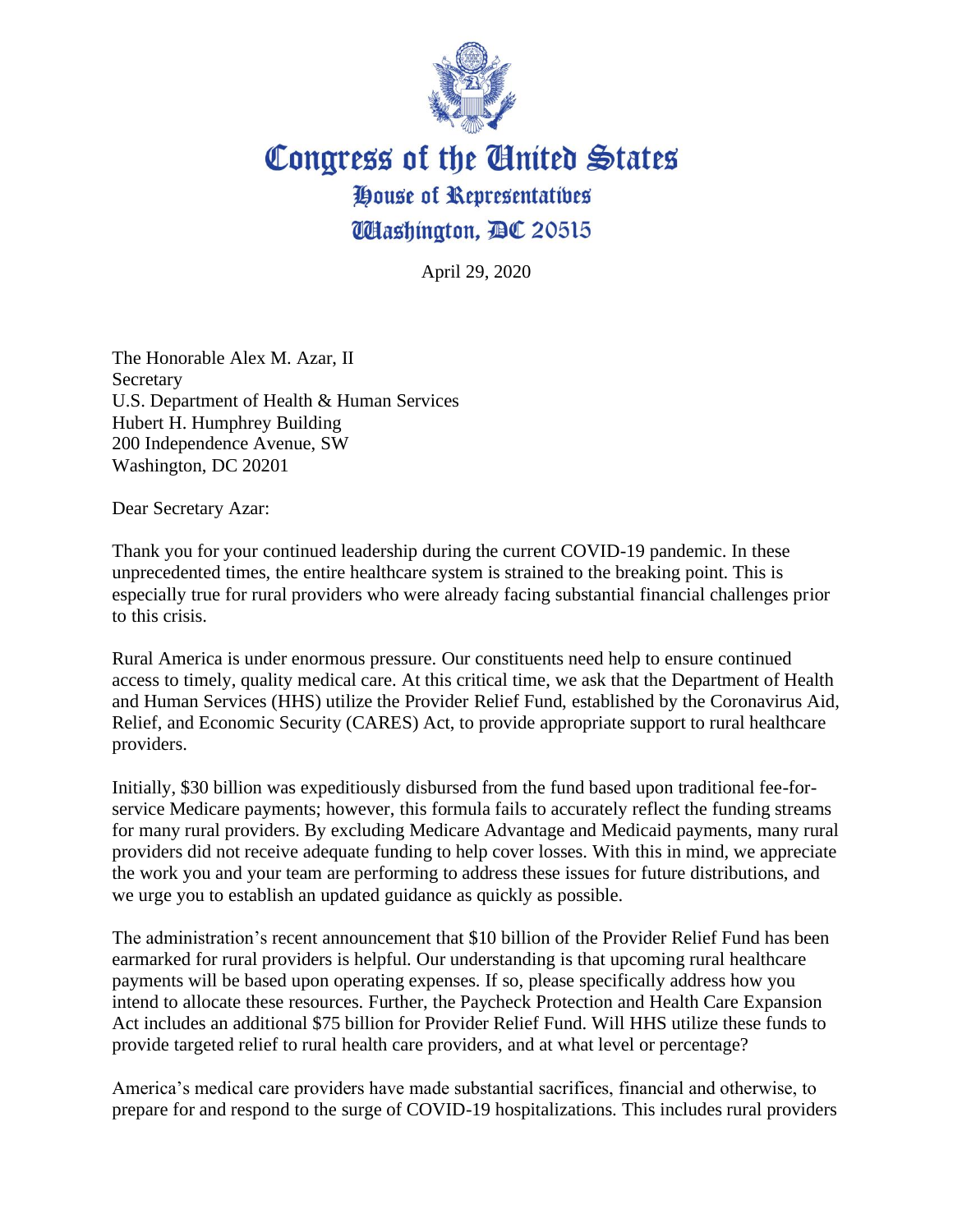in our districts who made significant capital investments, such as building new treatment areas, adding negative pressure wings, and bringing respiratory centers online.

Health systems are also losing millions more in revenue because of diverted resources, suspended elective procedures, or closed facilities. While the first payments from the Provider Relief Fund were beneficial, the disbursements equate to less than 25 percent of lost revenues, to date. Compared with larger, and more urban hospitals, rural healthcare providers operate on very narrow margins and are less able to absorb such incredible losses and sustain operations.

Thank you again for your leadership on the current COVID-19 pandemic and your effort to provide the necessary funds to help Americans residing in rural areas of America to maintain access to timely and high-quality medical care.

Sincerely,

J - Hogedon

Jim Hagedorn (MN-01) Member of Congress

Rick Crawford (AR-01) Member of Congress

Joe Wilson (SC-02) Member of Congress

Austin Scott (GA-08) Member of Congress

Jeff Fortenberry (NE-01) Member of Congress

Alex Mooney (WV-02) Member of Congress

Vicky Hartzler (MO-04) Member of Congress

Ralph Abraham, M.D. (LA-05) Member of Congress

Robert Aderholt (AL-04) Member of Congress

Buty Malla

Betty McCollum (MN-04) Member of Congress

Bennie Thompson (MS-02) Member of Congress

Tom Emmer (MN-06) Member of Congress

Pete Stauber (MN-08) Member of Congress

Troy Balderson (OH-12) Member of Congress

Bob Gibbs (OH-07) Member of Congress

Cindy Axne (IA-03) Member of Congress

French Hill (AR-02) Member of Congress

Angie Craig (MN-02) Member of Congress